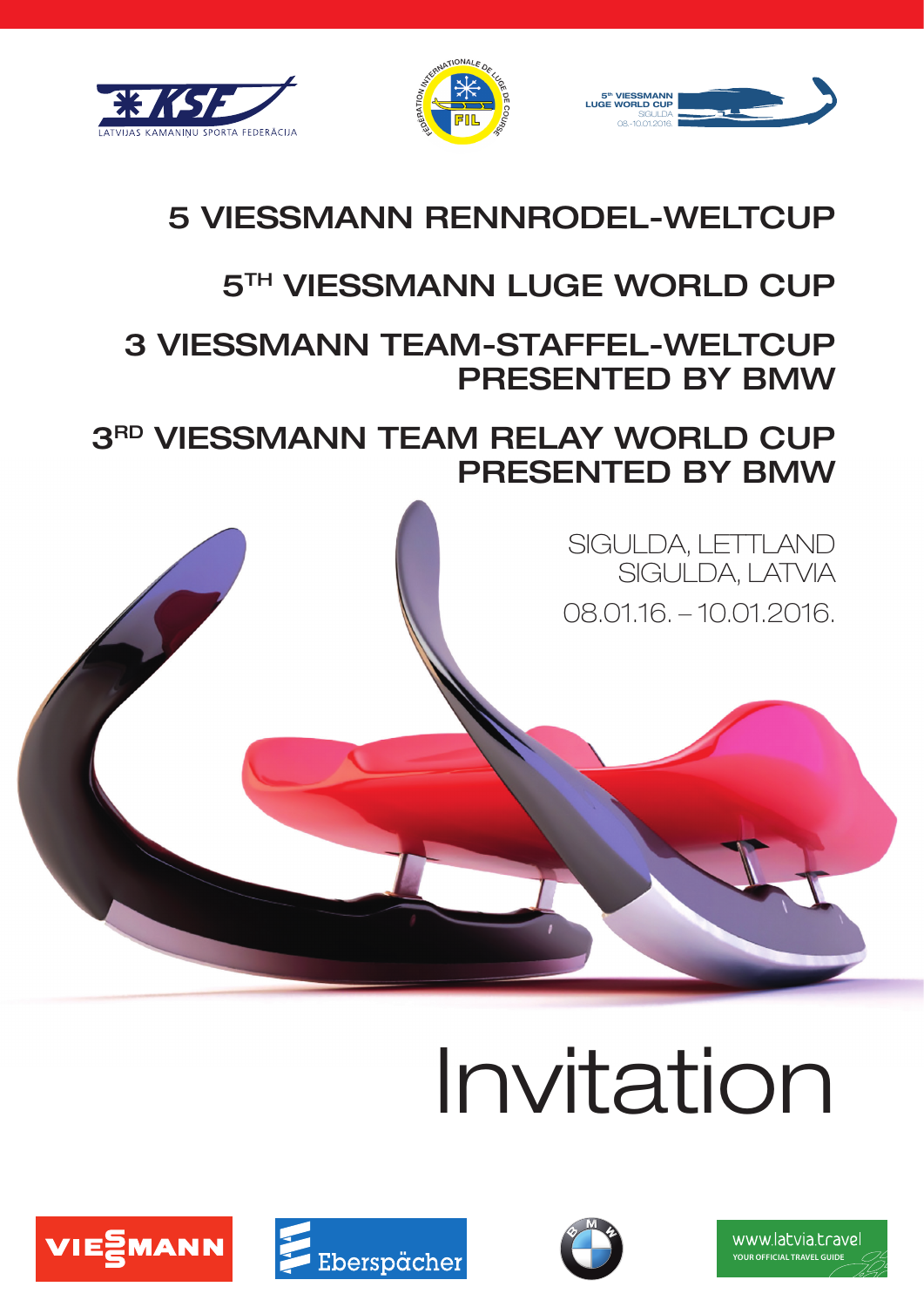





### **5 Viessmann Rennrodel-Weltcup / 5th Viessmann Luge World Cup 3 Viessmann Team-Staffel-Weltcup presented by BMW / 3rd Viessmann Team Relay World Cup presented by BMW Sigulda, Lettland / Sigulda, Latvia 08.01.16. – 10.01.2016.**

| Veranstalter / Sanctioning body:                                        | Federation Internationale de Luge de Course (FIL)           |
|-------------------------------------------------------------------------|-------------------------------------------------------------|
| <b>Ausrichter / Organizer:</b>                                          | Rennrodelverband Lettland (LKSF)<br>Latvian Luge Federation |
| Repräsentant der FIL /<br><b>FIL Representative:</b>                    | Harald Steyrer (AUT)                                        |
| Sportdirektorin der FIL /<br><b>FIL Sport Director:</b>                 | Maria-Luise Rainer (FIL)                                    |
| Präsident der Jury /<br><b>President of Jury:</b>                       | Sergejs Cevers (LAT)                                        |
| Mitglieder der Jury /<br>Jury members:                                  | Anahita Panjwani (NOR)<br>Irina Kusakina (RUS)              |
| Technischer Direktor der FIL /<br><b>Technical Director of the FIL:</b> | Christian Eigentler (FIL)                                   |
| Technische Delegierte /<br><b>Technical Delegates:</b>                  | Anders Söderberg (SWE)<br>Ervins Zorgenfreijs (LAT)         |
| OK-Präsident / President of OC:                                         | Atis Strenga (LAT)                                          |
| <b>Gesamtleiter / Event manager:</b>                                    | Dace Gods-Romanovska (LAT)                                  |
| <b>Rennleiter / Race Director:</b>                                      | Normunds Grava (LAT)                                        |
| <b>Bahnleiter / Chief of Track:</b>                                     | Dainis Dukurs (LAT)                                         |
| <b>Pressechef / Chief of Press:</b>                                     | Marita Vilcina (LAT)                                        |
| Rennarzt / Race doctor:                                                 | Zane Kruze (LAT)                                            |

**Medizinischer Dienst / Medical service**: Die Erste medizinische Hilfe, GmbH

Emergency Medical Service, Ltd





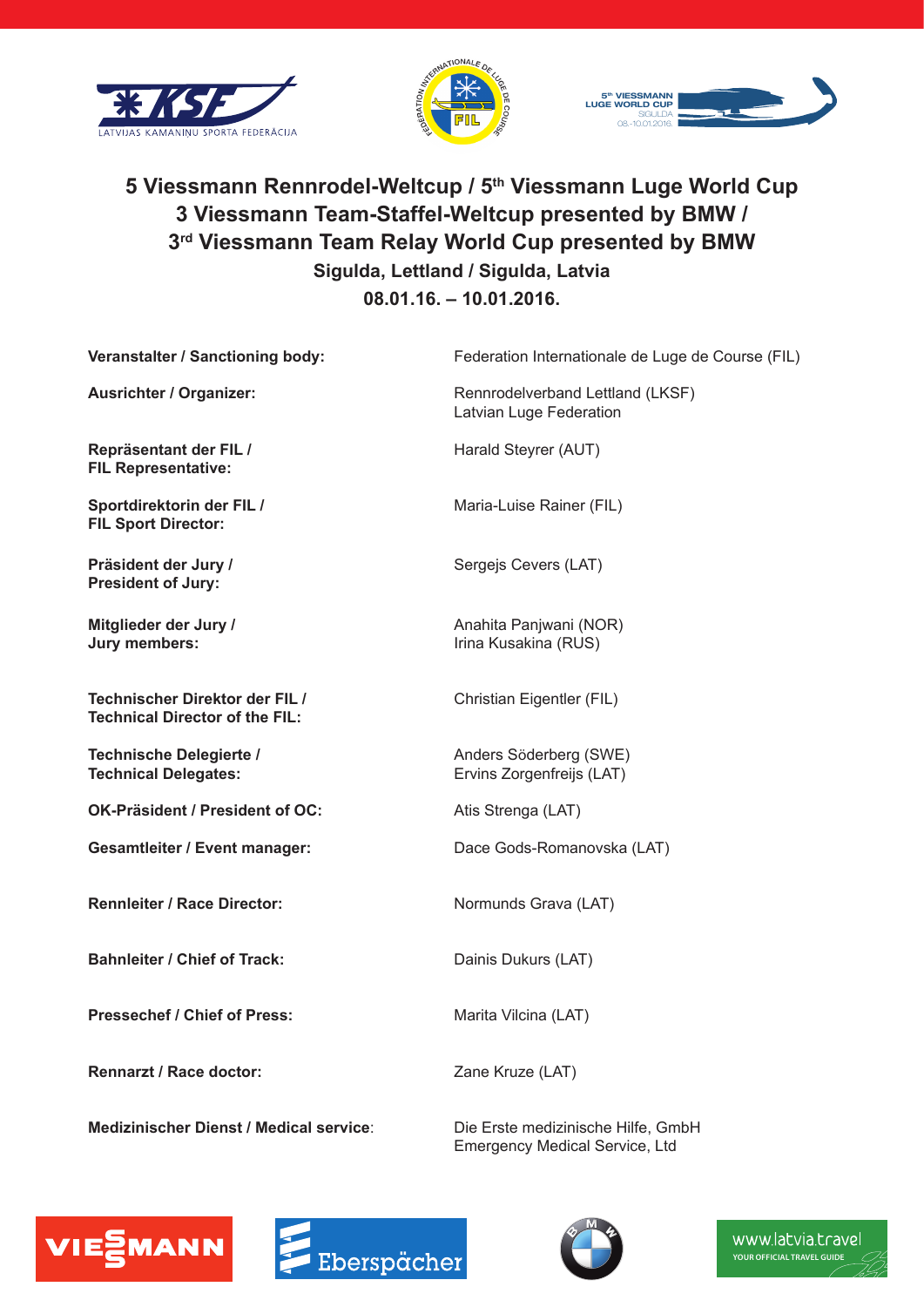





#### **Nennungen / Registration:**

Online über die FIL-Website www.fil-luge.org (Startseite: "Mitglieder-Sektion / Login: Anmeldung zu den Wettbewerben") oder direkt unter http://www.mall-nauders.at/fil\_registration/ Online through the FIL website www.fil-luge.org (welcome page: "members section / login: registration for competitions") or directly under http://www.mall-nauders.at/fil\_registration/

#### **Meldeschluss / Closing date:**

Entsprechend der im Online Registrierungssystem genannten Fristen According to the time limits given in the online registration tool

#### **Nenngeld / Entry fees:**

€ 15,- pro Einsitzer

€ 25,- pro Doppelsitzer

Erfolgt keine Meldung über das Online Registrierungssystem, wird ein erhöhtes Nenngeld in Höhe von € 45, pro Einsitzer bzw. € 50,- pro Doppelsitzer erhoben. Für jeden gemeldeten Athleten wird Nenngeld entrichtet.

€ 15,- per single

€ 25,- per doubles

In case of missing online registration an increased entry fee amounting to 45.-  $\epsilon$  per single or 50.-  $\epsilon$  per doubles team will be charged. Registration fee has to be paid for every registered athlete.

#### **FIL-Lizenzen / FIL Licenses**

FIL-Lizenzen werden von der Sportdirektorin mitgeführt. FIL Licenses are carried along by the Sport Director.

#### **Versicherungsschutz / Insurance:**

Alle Athleten müssen eine gültige Krankheit/Unfallversicherung haben. Der Veranstalter und das Organisationsbüro übernehmen keine Haftung.

*All athletes must have a medical / accident insurance. The organizer accepts no liability.*

#### **Reglement / Regulations:**

Die Wettbewerbe werden gemäß IRO 2014 durchgeführt! *The competition will be conducted in accordance with FIL rules (IRO 2014)!*

| Rennstrecke / Race track: | Bob und Rennrodelbahn "Sigulda"    |
|---------------------------|------------------------------------|
|                           | Bobsleigh and Luge Track "Sigulda" |

#### **Starthöhen / Start heights:**

 Herren / Men: Herrenstart / Men`s starts – 1200 m Damen / Women: Damenstart / Women`s starts – 988 m Doppelsitzer / Doubles: Doppelsitzestart / Doubles start – 988 m

**Preise / Prizes:** Siegerplaketten und Ehrenpreise für Platz eins bis sechs. Team Staffel für Platz eins bis sechs drei. Memorial prizes for the first six ranks. Team Relay for the first three ranks. Nations Cup for the first three ranks.





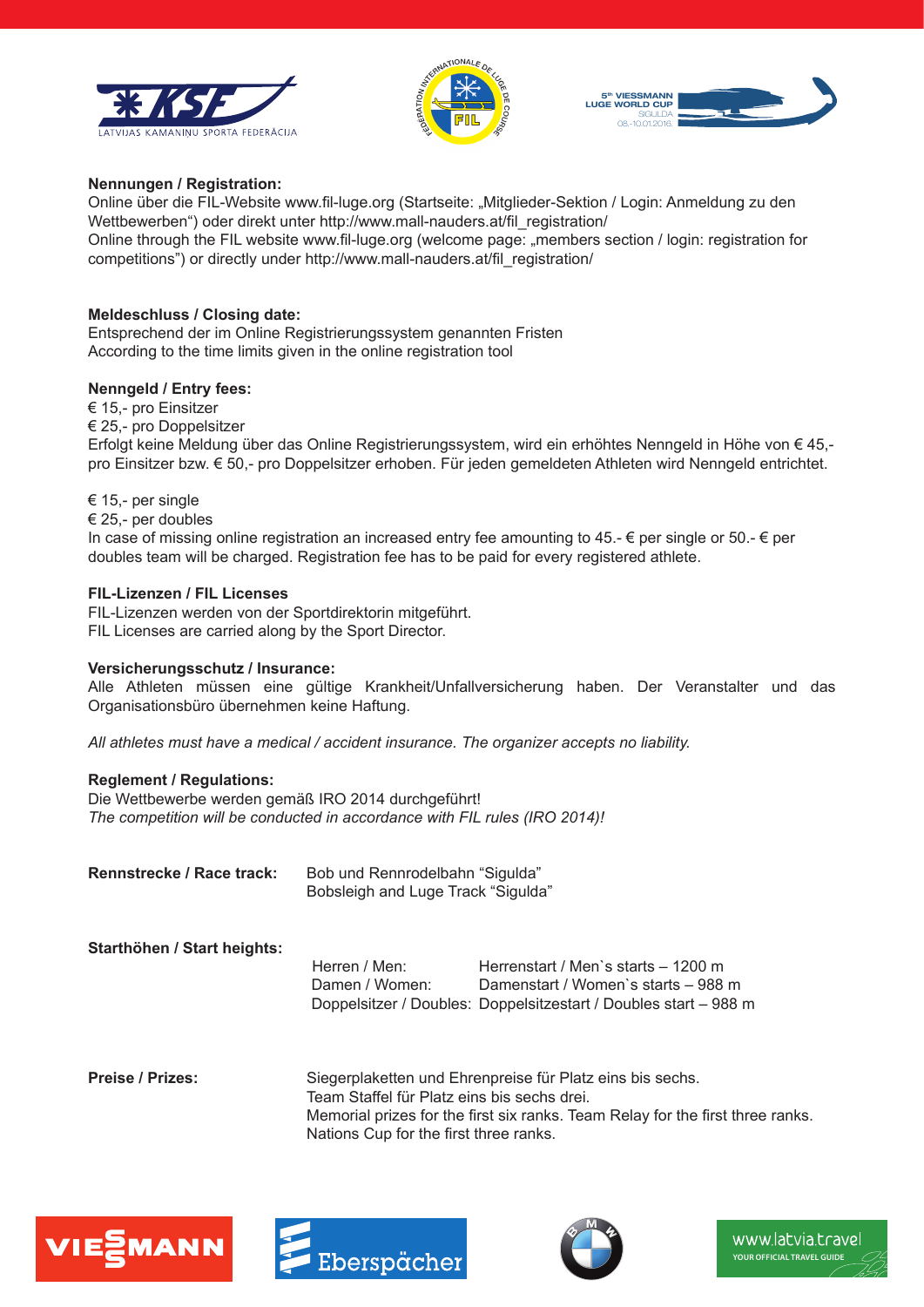





Anschriften mit Telefonnummern (auch Mobil), Fax, E-Mail / Adresses with phone numbers (including mobile), fax, e-mail:

- Organisationsbüro / Latvian Luge Federation

Organization office Grostonas 6b -412, Riga, LV-1013, Latvia Phone: +371 67294779 Fax: +371 67294779 e-mail: lksf@latnet.lv Web: www.kamanas.lv www.luge.lv

Grostonas 6b -412, Riga, LV-1013, Latvia

Phone: +371 67294779 Fax: +371 67294779

 e-mail: kamanas.info@latnet.lv Web: www.kamanas.lv www.luge.lv

- Gesamleiter / Dace Gods-Romanovska Event manager Latvian Luge Federation

- Bahnchef / Dainis Dukurs

Chief of Track **Bobsleigh and Luge Track "Sigulda"** Sveices 13, Sigulda, LV-2150, Latvia Phone: +371 67973813 Fax: + 371 67972006 e-mail: bobtrase@lis.lv

Pressechef / Marita Vilcina<br>Chief of Press R. Feldmana

R. Feldmana 8, Riga, LV-1014, Latvia Phone: +371 29439639 e-mail: marita@lov.lv

Quartier-Reservierung / Tourist Information centre of Sigulda Organization of accommodation: Ausekla 6, Sigulda, LV-2150, Latvia Phone: +371 67971335 Fax: +371 67294779 e-mail: info@sigulda.lv Web: www.tourism.sigulda.lv